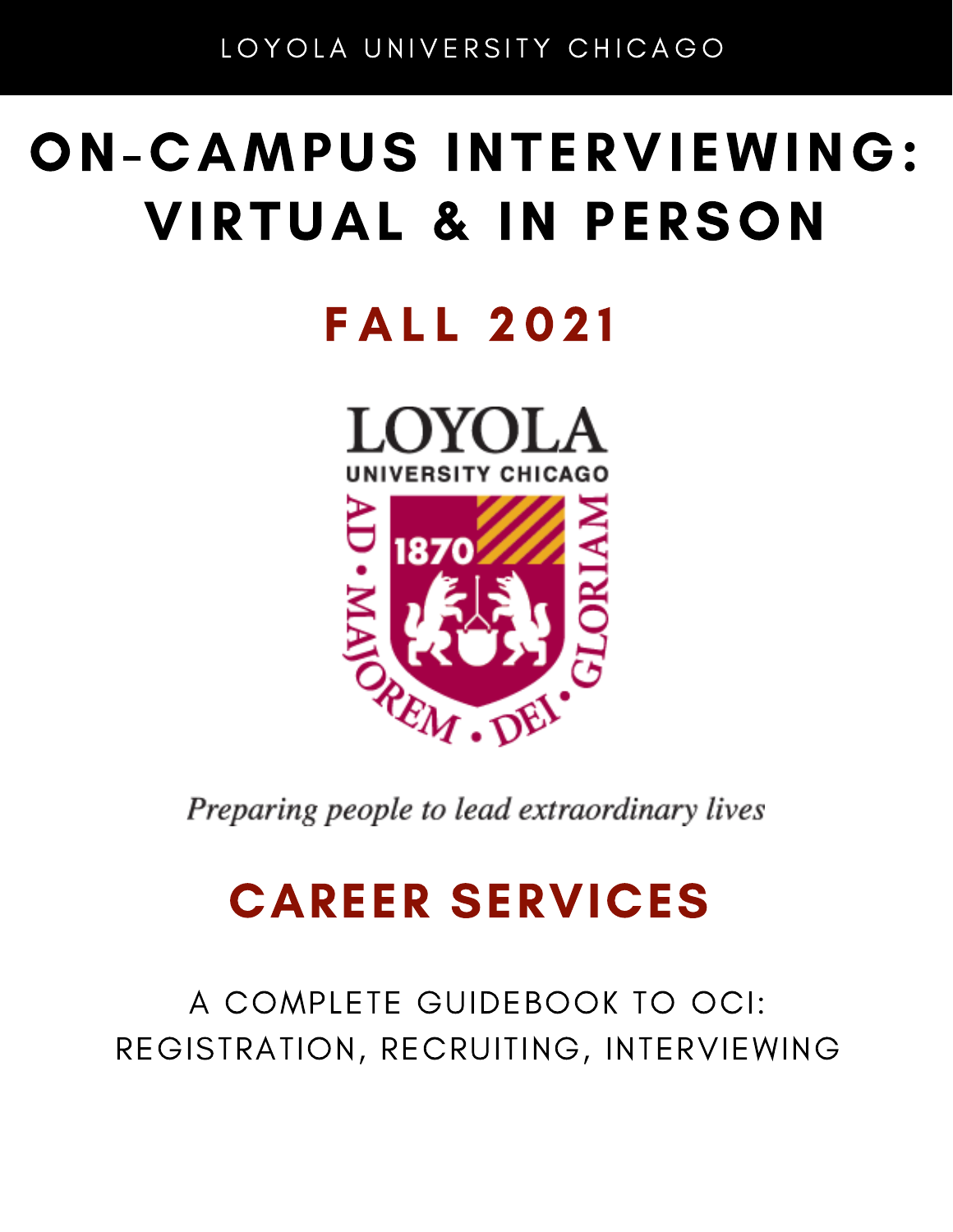### RECRUITING RAMBLERS

Are you looking for undergraduate/graduate students or recent alumni to fill internships and full-time positions? Career Services' On-Campus Interviewing Program is a great way for employers to recruit and conduct interviews in their respective fields.

On-Campus Interviewing (OCI) is a service that connects corporate recruiters to qualified Loyola students for interviews for full-time, parttime, and internship opportunities. Interviews can be conducted virtually or in-person on campus.

Our fall interviewing season begins in late September and continues through October. There are no fees to participate, but employers must have an approved Handshake account.

Due to the amount of preparation involved, requests for OCIs must be made at least three weeks before the requested date.

#### PROCESS OVERVIEW

- Post job on Handshake with description and screening criteria
- Schedule date(s) for virtual or in-person OCIs\*
- Review applicant resumes and other materials
- Select interview candidates
- Conduct OCIs, either on campus or via the conference platform of your choice

\*If scheduling changes need to be made, please contact Tayler Tillman at ttillman@luc.edu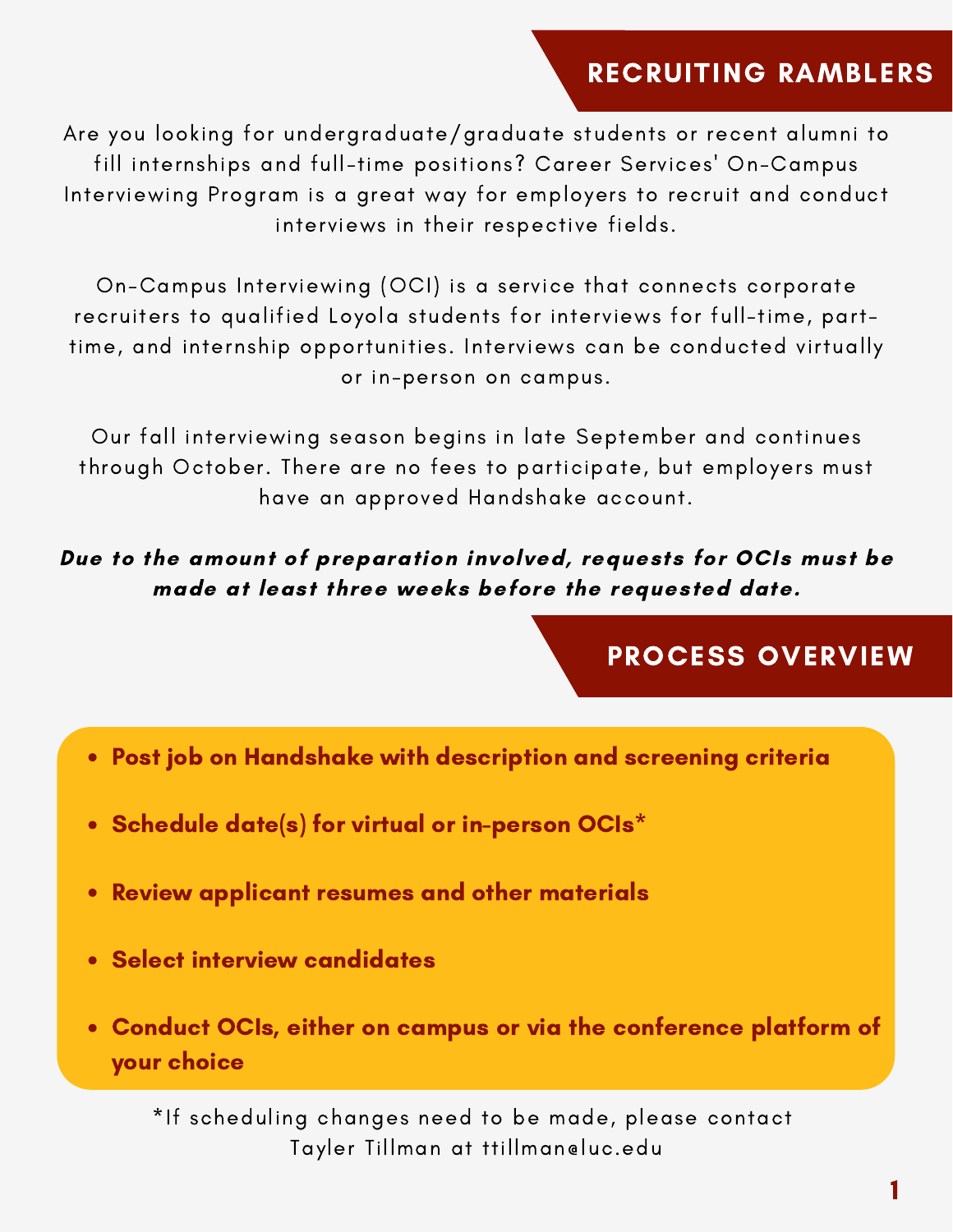9/8/21 - In-person Part-Time Job, Internship and Service Fair

9/9/21 - Virtual Part-Time Job, Internship and Service Fair

- 9/14/21 In-person Small & Mid-Sized Accounting Firm Career Fair
- 9/21/21 In-person Quinlan Business Fall Career & Networking Fair

9/22/21 - Virtual Quinlan Business Fall Career & Networking Fair

10/26/21 - Virtual Marketing, Communication & Media Career Fair

11/3/21 - In-person Supply Chain Management Career Fair

Mid-terms vary but generally take place from 10/4/21 to 10/8/21.

Finals are 12/13/21 to 12/18/21.

#### RECRUITMENT TIPS

- Participate in a Career Fair listed above to meet potential candidates ahead of the interviews.
- Check out the Career Services Website (www.luc.edu/career), as well as Handshake announcements to stay updated on any events or information and to stay engaged with Loyola students and alumni.
- . If you have any questions about Handshake, posting your positions, or recruiting with Loyola, please contact us at quinlancareers@luc.edu or at 312.915.7810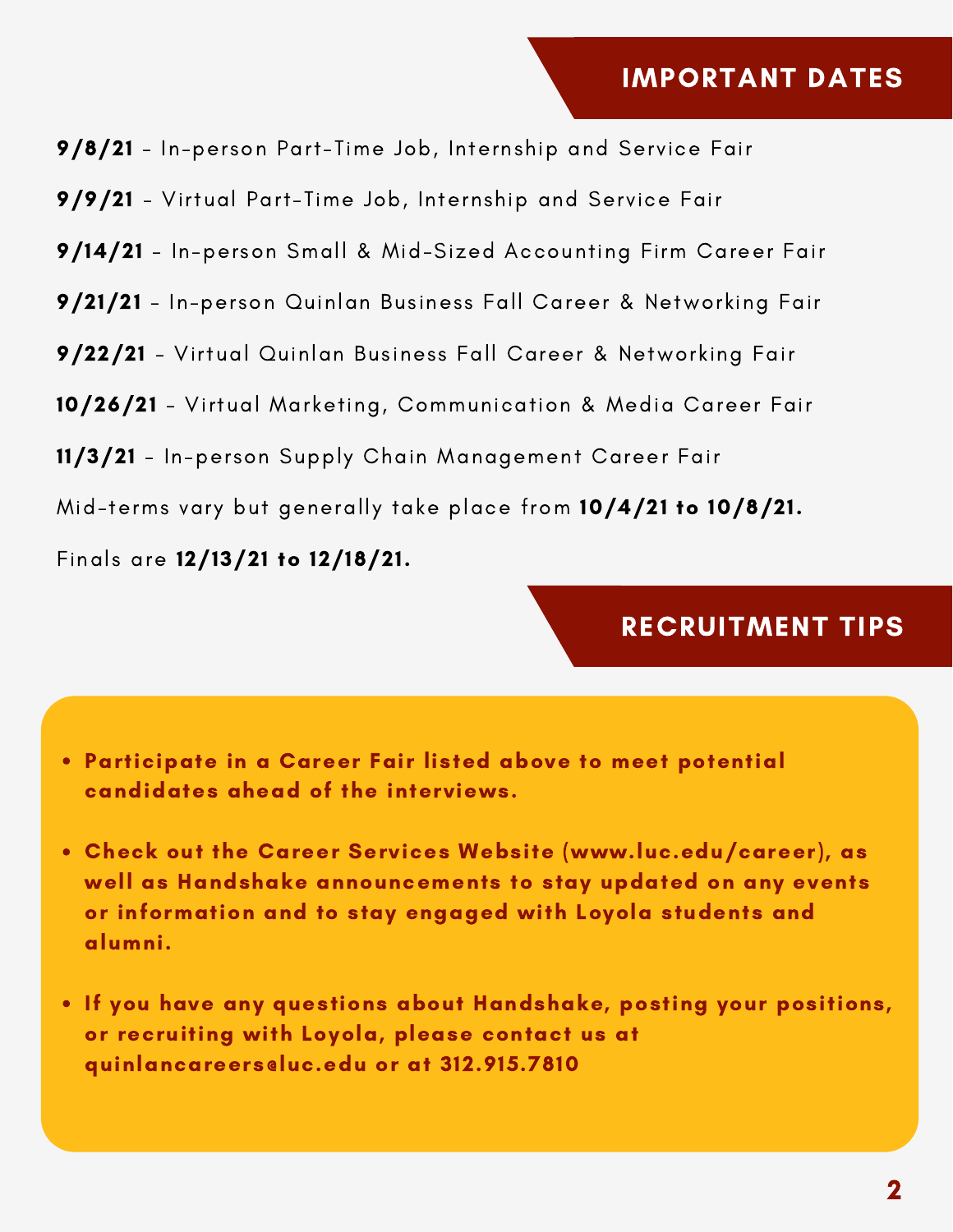- Login to your Handshake account using your email address and 1. password
- 2. On the homepage, select "Request an Interview"
- 3. Complete the basic information page
- 4. Select a primary date and alternate date for the interviews
- 5. Note how many rooms on-campus you will need. If virtual, write 1.
- 6.Select your preferred schedule for the day. Please note the latest OCI should end no later than 5pm to align with the building's closing schedule.
- 7. Review your selections
- 8. Request your OCIs

If Career Services has any questions about your request, we will be in touch with you within two business days.

#### NEXT STEPS

- After the application period passes, you will select your candidates in Handshake.
- Candidates can then sign-up for interview time-slots within the schedule you requested.
- If virtual, you will then share video conference information with your candidates. If in person, you will meet your candidates on interview day on-campus.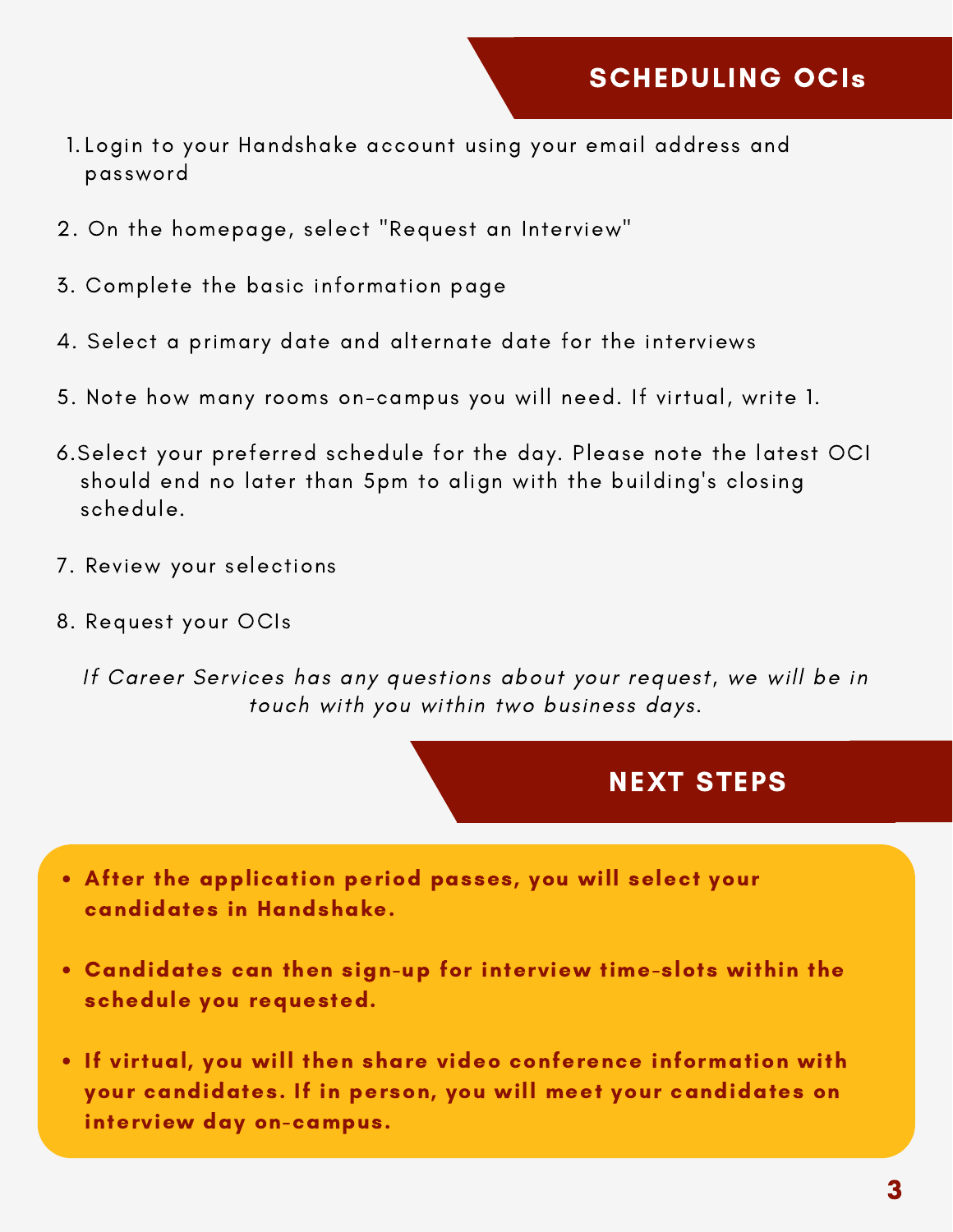To obtain Wifi Access

- 1. Select "LUC-Guest" network
- 2. Select " I need a guest account"
- 3. Enter the information (full name and email) into the spaces provided
- 4. Select "Request guest access"

5. After clicking the "Request guest access" icon, you should receive an email with your gust credentials sent to the provided email address

If Career Services has any questions about your request, we will be in touch with you within two business days.

#### PARKING

There is no parking provided by Loyola at the Water Tower Campus, however there are plenty of parking garages and Spot Hero options around the neighborhood.

For more information about parking, please visit: https://www.luc.edu/campustransportation/generalinformation/w atertowercampus/

Ask about parking validation at Corboy lobby front desk.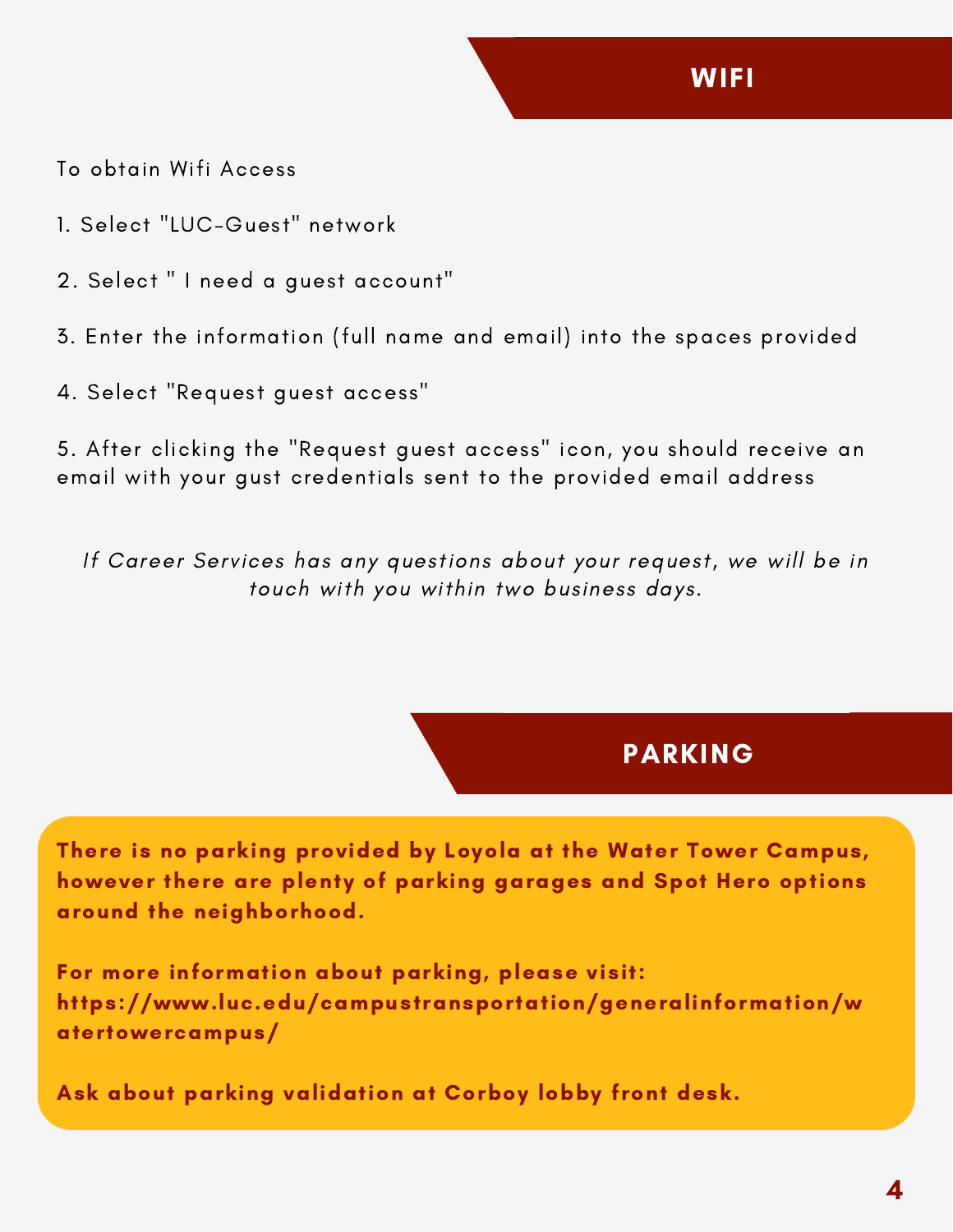## DINING

#### On Campus Dining

- Nina's Cafe
	- Lower level of Corboy
	- 7am-8pm
- Lu's Deli & Pub
	- Next to Schreiber Center
	- 10:30am-9pm

#### Off Campus Dining

- Water Tower Place 835 N. Michigan Ave
- Chick-Fil-A 30 E. Chicago Ave
- McDonald's 10 E. Chicago Ave
- Flaco's Tacos 46 E. Chicago Ave
- Potbelly
	- 57 E. Chicago Ave
- Epic Burger
	- 40 E. Pearson St

# COVID GUEST POLICY

All Loyola University Chicago campus guests, including employers, must wear a mask and must either be fully vaccinated or have a negative COVID test result with 72 hours of arriving to campus.

Upon arrival you must bring your vaccination card, provide a photo of your vaccination card or a photo of your negative test result dated within the last 72 hours. Failure to provide this information will mean you must forfeit your OCI session or must convert to hosting virtually.

Please DO NOT email proof of vaccination or negative test result ahead of OCI session. We want to protect your privacy and do not want to receive or store this information electronically.